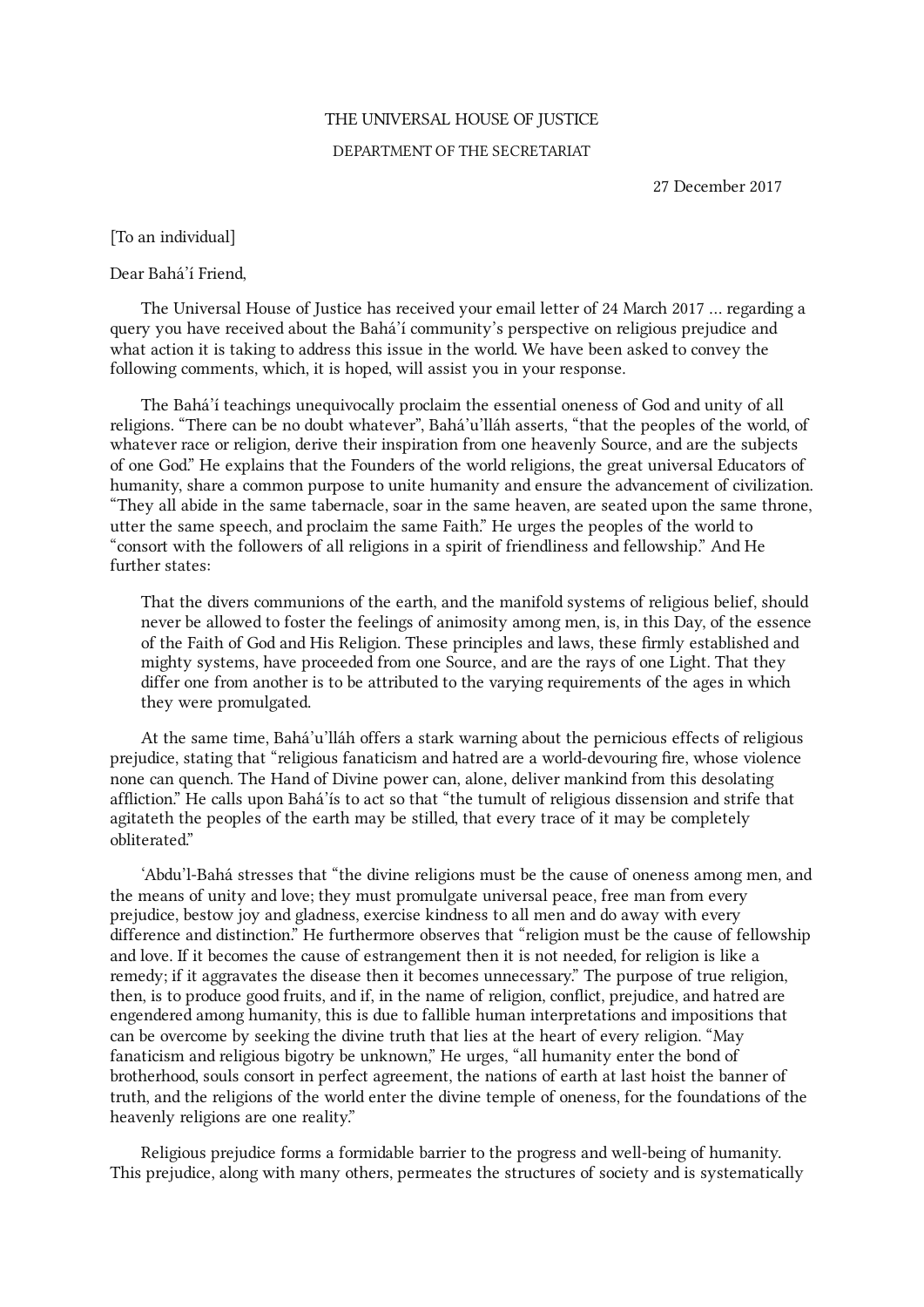impressed on individual and collective consciousness. In fact, it is often deliberately fostered and exploited through manipulation and propaganda, using methods that ignore truth and promote self-serving agendas for political or other expediencies. A system of governance befitting a mature human race will, in time, abandon such ways of dividing people to obtain and consolidate power, of promoting agendas benefiting only certain groups or segments within society at the expense of others, and of directing the masses "toward that prejudice and fanaticism which subvert the very base of civilization". It will instead unite people and channel capacities and resources to promote "the peace and well-being and happiness, the knowledge, culture and industry, the dignity, value and station, of the entire human race".

The destructive consequences of religious prejudice are thus of great concern to the Bahá'í community. The oneness of humankind is, after all, the pivot around which all of the teachings of Bahá'u'lláh revolve and is at once the operating principle and ultimate goal of the Bahá'í Faith. The betterment of the world, its ultimate objective, is retarded by this affliction. Further, the Bahá'í community itself has suffered the direct consequences of religious prejudice for nearly two centuries, particularly in the land of its birth.

Yet, Bahá'ís are confident that the peoples of the world can learn over time to weaken and eventually eliminate the scourge of religious prejudice. All people have the right to freedom of conscience and belief, the right to express those beliefs, and the obligation to have due regard for these same rights for others. They can then engage each other with mutual respect and find in their common values a common purpose and unity in action that contribute to the building of a better world. The Bahá'í community, for its own part, strives to foster patterns of tolerance, cooperation, and fellowship in a number of ways.

As individuals, Bahá'ís strive daily to live according to the teachings and to embody and express the principles of the Faith in action. "So free must be your thoughts and actions of any trace of prejudice—racial, religious, economic, national, tribal, class, or cultural", the House of Justice has stated, addressing the Bahá'ís of the world, "that even the stranger sees in you loving friends." Bahá'ís are taught from the earliest age about the common foundation of all the world religions, to accept and love the Founders of all of them as their own, and to embrace those of all religions or none with friendliness and fellowship.

In the affairs of the Bahá'í community, Bahá'ís are learning to transcend traditional barriers that divide people in the wider society and exacerbate tensions among people from different religious backgrounds. Shoghi Effendi explained that "every organized community enlisted under the banner of Bahá'u'lláh should feel it to be its first and inescapable obligation to nurture, encourage, and safeguard every minority belonging to any faith, race, class, or nation within it." One example is the way in which all minorities, including those from a religious minority background, are encouraged in their participation. "If any discrimination is at all to be tolerated", Shoghi Effendi has for instance stated when discussing the corrosive effects of prejudice, "it should be a discrimination not against, but rather in favour of the minority, be it racial or otherwise." The practice of Bahá'í elections is symbolic of this commitment to encouraging minorities—when a tie vote arises and one of those involved belongs to a minority group in that society, that person is unhesitatingly accorded the priority without the necessity of another vote to break the tie.

Furthermore, Bahá'ís are engaged in cities and villages across the globe in establishing a pattern of life in which increasing numbers, irrespective of background, are invited to take part. This pattern, expressive of the dynamic coherence between the material and spiritual dimensions of life, includes classes for the spiritual education of children in which they also develop a deep appreciation for the fundamental unity of the various world religions; groups that assist young people to navigate a crucial stage of their lives and to withstand the corrosive forces that especially target them; circles of study wherein participants reflect on the spiritual nature of existence and build capacity for service to the community and society; gatherings for collective worship that strengthen the devotional character of the community; and, in time, a growing range